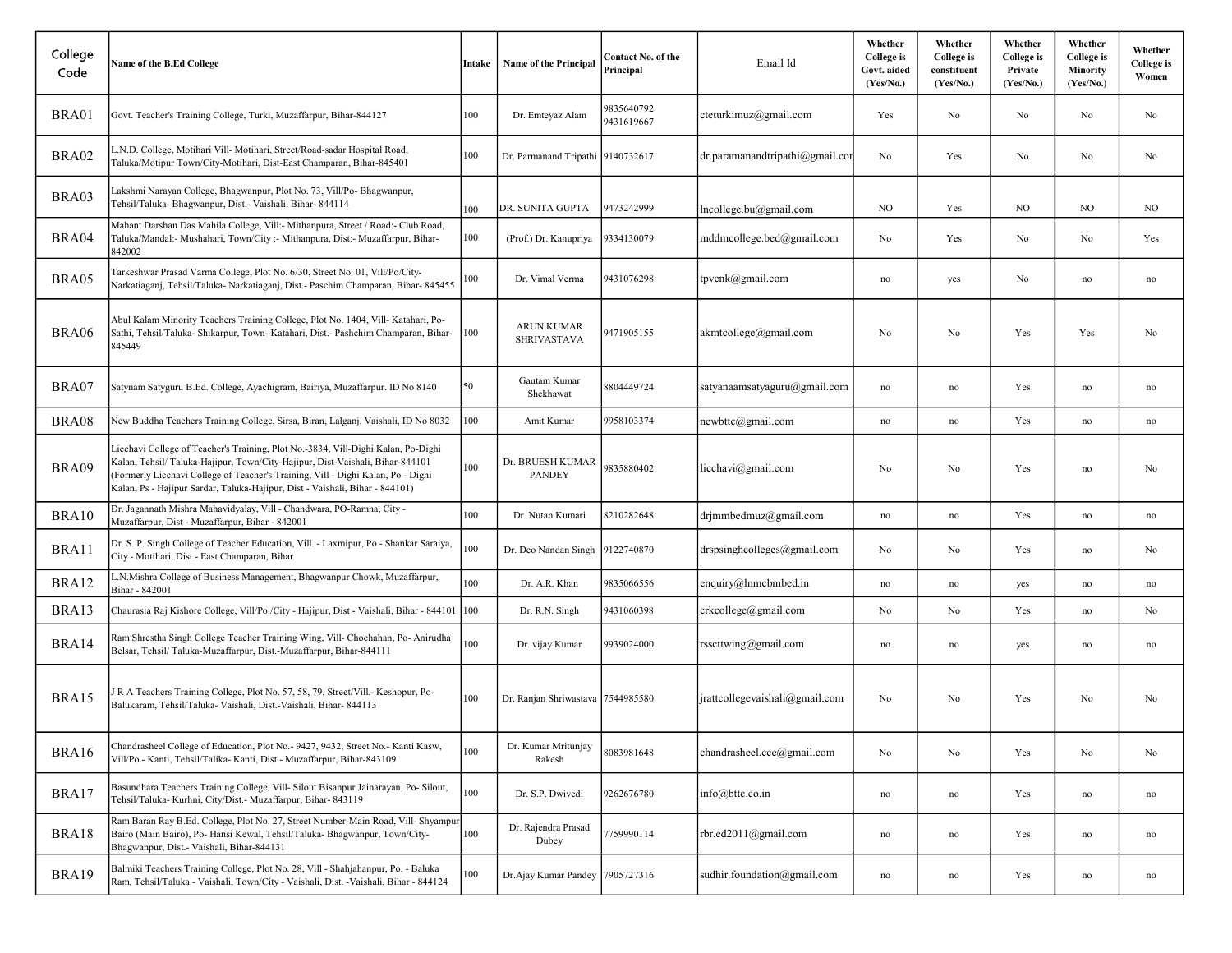| BRA20        | Paramount Teachers Training College, Plot No. 8 & 17, Vill- Silout, Vimal, Po- Silout,<br>Tehsil/Taluka- Kudhani, City/Dist.- Muzaffrpur, Bihar- 843119                                                                           | 100 | Dr. Mahesh Kumar<br>Mishra        | 8789934713 | paramount.ttc.muz@gmail     | No                  | No       | Yes | no                  | No                  |
|--------------|-----------------------------------------------------------------------------------------------------------------------------------------------------------------------------------------------------------------------------------|-----|-----------------------------------|------------|-----------------------------|---------------------|----------|-----|---------------------|---------------------|
| BRA21        | Vishun Rajdeo Teachers Training College, Plot No. 685, 1, 2, Street No.- 12, Vill-<br>Kiratpur Rajaram, Po- Bhagwanpur, Tehsil/Taluka-Lalganj, City- Hajipur, District-<br>Vaishali, Bihar-844114                                 | 200 | Dr.Kumari Mamta                   | 9128623862 | vrttc.bhagwanpur@gmail.com  | no                  | no       | Yes | $\operatorname{no}$ | no                  |
| BRA22        | Mahatma Buddha Teachers Training College, Plot No. 1775, Vill- Dhrub Nagar,<br>Panchmile, Po- Kamaldah, Tehsil/Taluka- Bathnaha, City/Dist.- Sitamarhi, Bihar-<br>843322                                                          | 100 | Dr. Shailendra Pratap<br>Dubey    | 9953924979 | mbttcsitamarhi@gmail.com    | no                  | no       | Yes | no                  | no                  |
| BRA23        | National College of Education, Plot No. 662, 663, 665, 666 & 668, Street No.-<br>Gopidhanwat, Vill- Gopidhanwat (Nuniatola) Po-Pokhraira(Gidha), Tehsil/Taluka-<br>Muzaffarpur, City/Dist-Muzaffarpur Bihar- 843106               | 200 | Dr. somesh Narayan<br>Singh       | 7033272888 | ncoemuz@gmail.com           | No                  | No       | Yes | No                  | No                  |
| BRA24        | Radha Krishna Sikaria Educational Institution, Plot No-776, 781, Vill- Radha Nagar,<br>Nackched Tola, Po- Motihari, Tehsil/Taluka/Town/City-Motihari, Dist-Purba<br>Champaran, Bihar-845401                                       | 200 | Dr.A.K. Srivastava                | 9455568523 | rksei2010@gmail.com         | no                  | no       | Yes | no                  | no                  |
| BRA25        | L. P. Shahi Institute of Teacher Education, Plot No., 681, 663, 661, 666, 664, 647, 662.<br>Street No. Dighra Ram, Vill- Dighra Rampur Saha, Po- Dighra, Tehsil/Taluka-<br>Muzaffarpur, City/Dist.- Muzaffarpur, Bihar- 842001    | 100 | Dr. B.P. Sinha                    | 9199728107 | lpsimuzb.ed@gmail.com       | no                  | no       | Yes | no                  | no                  |
| BRA26        | Dashrath Prasad Singh Institute of Teacher Education, Plot No-604, Vill-Prahaladpur,<br>Po-Prahaladpur, Tehsil/Taluka- Muzaffarpur, Town/City-Muzaffarpur, Dist-<br>Muzaffarpur, Bihar - 842002                                   | 200 | Dr. Mithilesh Kumar<br>Upadhyaya  | 9939016700 | dpsiteducation@gmail.com    | no                  | no       | Yes | no                  | no                  |
| BRA27        | Bihar College of Education, Plot No- 2110, 2112, 2113, 2116, 2126, Vill- Jadhua<br>Baraitola, Po/Town/City-Hajipur, Tehesil/Taluka-Hajipur, Dist - Vaishali, Bihar-<br>344101                                                     | 100 | Dr. Arun Trivedi                  | 8409845396 | biharcollegeofedu@gmail.com | No                  | No       | Yes | no                  | No                  |
| BRA28        | Shri Narayan Sharma Teachers Training College, Plot No - 661, 663, 682, 679,<br>Street/Road - PWD Road, Vill - Bankat, PO - Bariyarpur, Tehsil/Taluka - Motihari,<br>Town/City - Motihari, Dist - Purba Champaran, Bihar - 845401 | 200 | Dr. Vijai Kumar Gupta 9801458222  |            | snsttc@outlook.com          | No                  | No       | Yes | No                  | No                  |
| <b>BRA29</b> | ndu Devi Ranjeet Kumar Prakash Professional College, Plot No.51, 46,<br>Vill/PO/Town/ City-Hajipur, Tehsil/Taluka-Hajipur, Dist-Vaishali, Bihar-844101                                                                            | 100 | Ranjeet Kumar                     | 9801088295 | idrkppcollege1@gmail.com,   | No                  | No       | Yes | No                  | No                  |
| BRA30        | Ram Sharan Roy College, Plot No. 85, 185, Street No. Makkanpur, Vill- Panapur<br>makkanpur, Po/Town/City- Jandaha, Tehsil/Taluka- Mahnar, Dist.- Vaishali, Bihar-<br>844505                                                       | 100 | Dr. Santosh Kumar                 | 8737901899 | rsrbedcollege@gmail.com     | No                  | No       | Yes | no                  | No                  |
| BRA31        | Trident Teachers Training College, Plot No. 82, 87, 99 & 108, Street No. NH-28, Vill-<br>Silout Bishunpur, Jainarayan, Po- Silout, Tehsil/Taluka- Kudhani, Town/City-<br>Muzaffarpur, Dist.- Muzaffarpur, Bihar-843119            | 50  | Dr. M.K. Mishra                   | 7808960054 | tridentttcollege@gmail.com  | no                  | no       | Yes | $\operatorname{no}$ | no                  |
| BRA32        | Sant Tapasvi Narayan Das Shikshan Sansthan, Plot No. 3027, 3035, 3026, 3034, 3033.<br>Vill- Dostpur Khairvi, Po- Bariyarpur, Tehsil/Taluka- Bathnaha, Town/City-<br>Sitamarhi, Dist.- Sitamarhi, Bihar-843302                     | 100 | Dr. Hari Shankar Ray              | 9631722022 | stndss221@gmail.com         | no                  | no       | Yes | No                  | no                  |
| BRA33        | Satyendra Kishan College of Education, Plot No. 802, 805, Street/Road-NH-28, Vill-<br>Mishir Maniyari, Po- Silout, Tehsil/Taluka- Kudhani, Town/City- Muzaffarpur, Dist.-<br>Muzaffarpur, Bihar-843119                            | 100 | Dr. Sunil Kumar Mishra 7492036730 |            | skcemuz@gmail.com           | no                  | no       | Yes | no                  | no                  |
| BRA34        | RPS Teachers Training College, Plot No. 1847, Vill/PO- Jhaphan, Tehsil/Taluka-<br>Bochahan, Town/City- Muzaffarpur, Dist.- Muzaffarpur, Bihar-842003                                                                              | 50  | Dr. Sandeep Kumar<br>Singh        | 9334901768 | rpsttcmuz@gmail.com         | no                  | no       | Yes | no                  | no                  |
| BRA35        | Buddha Teacher's Training College, Plot-200, Vill/Po-Sirsabiran, Tehsil/Taluka/<br>Town/City-Lalganj, Dist-Vaishali, Bihar-844123                                                                                                 | 100 | Amit Kumar                        | 9958103374 | bttclalganj@gmail.com       | no                  | no       | Yes | no                  | no                  |
| BRA36        | Chanakya College of Education, Plot No. 2462, Vill/Po- Bettiah Dih, Tehsil/Taluka-<br>Chanpatia, Town/City-Bettiah, Dist.-Paschim Champaran, Bihar-845460                                                                         | 100 | Dr. Dinesh P Singh                | 9934205345 | principalccebth@gmail.com   | $\rm No$            | $\rm No$ | Yes | $\operatorname{no}$ | No                  |
| BRA37        | Sushant Teachers Training College, Plot No. 272, Village Road, Vill/Po-Nunfara,<br>Tehsil/Taluka-Bandra, Town/City-Muzaffarpur, Dist.- Muzaffarpur, Bihar-843115                                                                  | 50  | Kumari Renu                       | 8207657418 | sushanttc@gmail.com         | no                  | no       | Yes | $\operatorname{no}$ | $\operatorname{no}$ |
| BRA38        | Mata Sita Sunder College of Education, Plot no - 273,274 and 282, Vill - Dhanhara, Po<br>Manik Chowk, Tehsil/Taluka - Sitamarhi, Town/City - Sitamarhi, Dist - Sitamarhi,<br>Bihar - 843323                                       | 100 | Dr. Pravin Kumar Singh 8340590545 |            | msscesitamarhi@gmail.com    | no                  | no       | Yes | $\operatorname{no}$ | no                  |
| BRA39        | Bhagwati College of Education, Plot No.- 12, 42, 51, 52, 53, Vill- Loma, PO.-<br>Rajapakar, Tehsil/Taluka-Hajipur, Town/City-Hajipur, Dist.-Vaishali, Bihar-844124.                                                               | 100 | Ranjeet Kumar Singh               | 9431651121 | bhagwaticedloma@gmail.com   | $\operatorname{no}$ | no       | Yes | $\operatorname{no}$ | $\operatorname{no}$ |